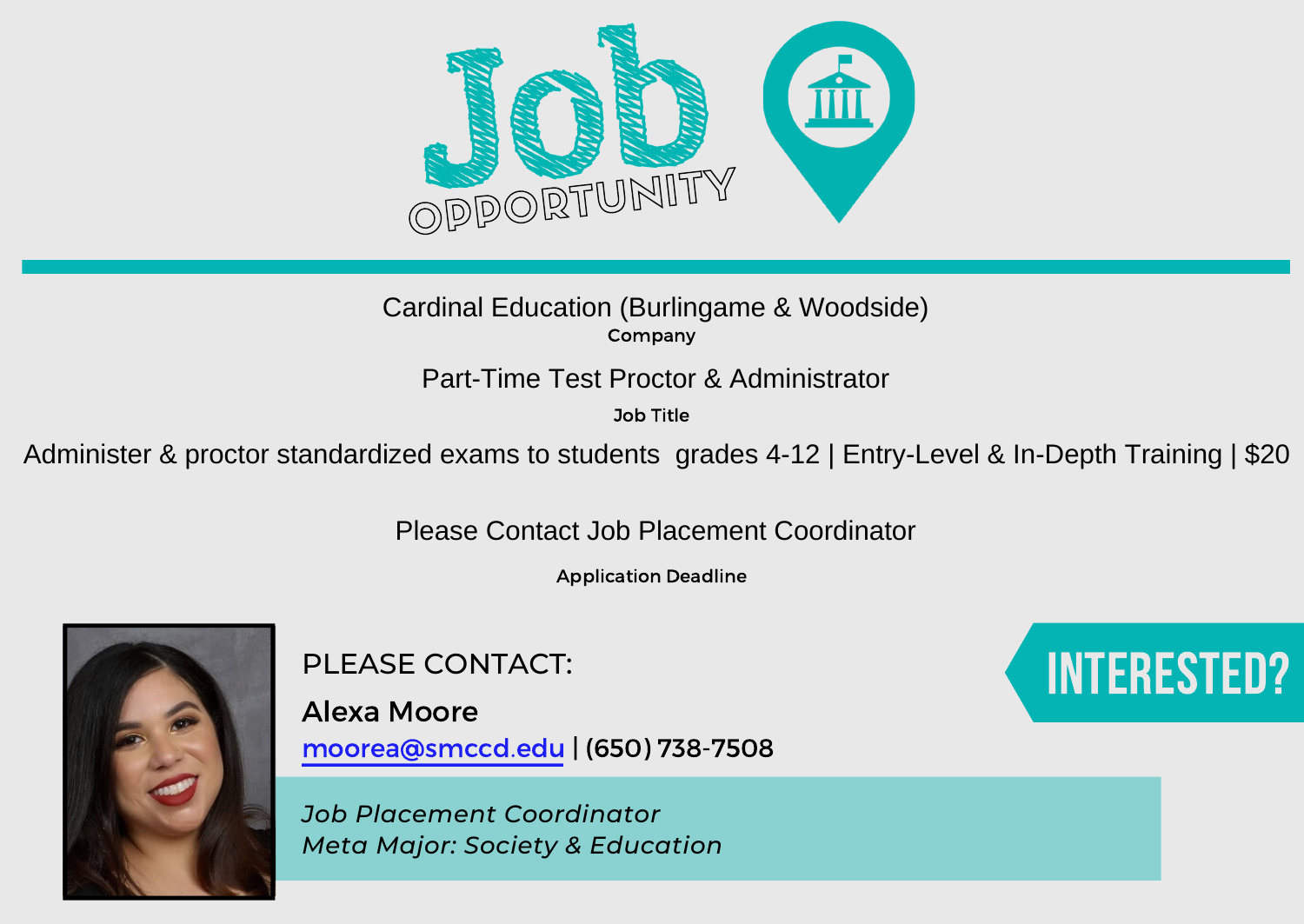

Company Behavioral Intervention Associates (San Mateo)

Job Title

Full/Part-Time Behavioral Technician<br>
<sup>30b Title</sup><br>
Provides Applied Behavior Analysis (ABA) treatment to children & adolescents w/autism spectrum | \$22<br>
Please Contact Job Placement Coordinator

Application Deadline



PLEASE CONTACT:

Alexa Moore moorea@smccd.edu | (650) 738-7508

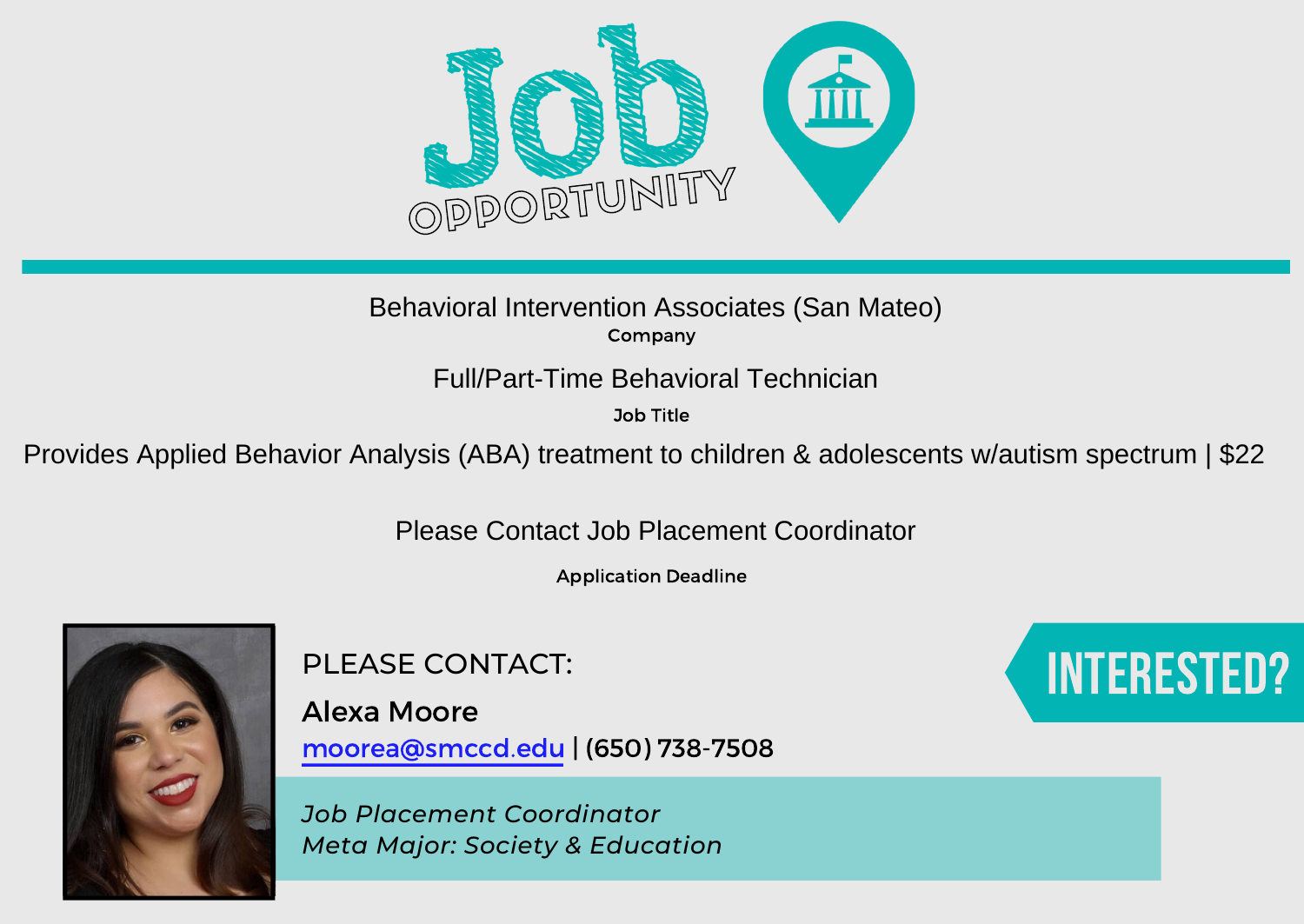

## Company

Job Title

Allied Universal (South San Francisco)<br>
Company<br>
Full-Time Information Research Coordinator<br>
<sup>30b Title</sup><br>
<sup>30b Title</sup><br>
Please Contact Job Placement Coordinator<br>
Please Contact Job Placement Coordinator

Application Deadline



PLEASE CONTACT:

Alexa Moore moorea@smccd.edu | (650) 738-7508

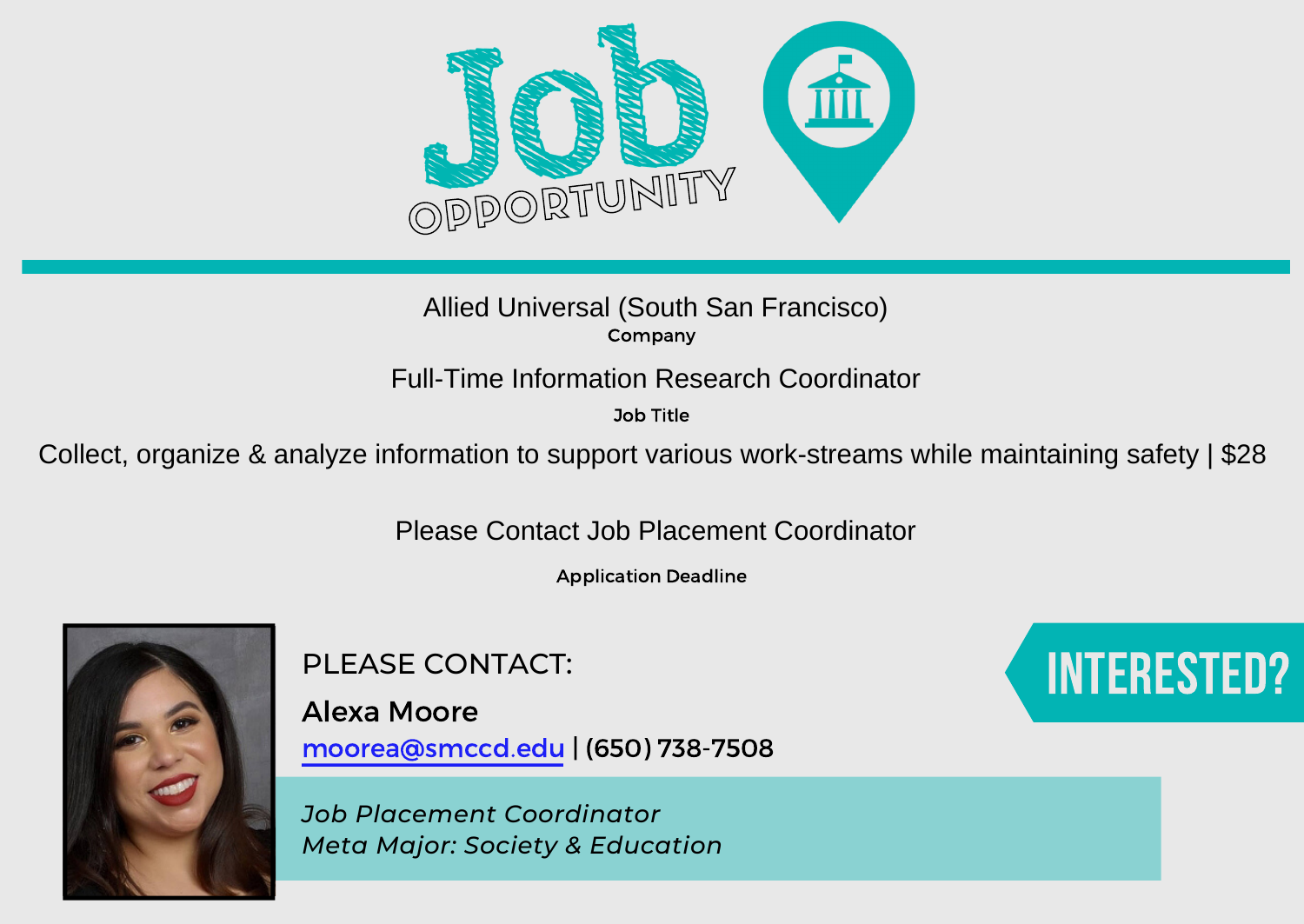

Company

Job Title

Emerald Lake Country Club (Redwood City)<br>
Energetic & responsible individuals to ensure family fun & safety | Lifeguard Certification | \$18+<br>
Full/Part-Time Summer Lifeguard Letter (Energetic & responsible individuals to e

Friday, May 06, 2022

Application Deadline



PLEASE CONTACT:

Alexa Moore moorea@smccd.edu | (650) 738-7508